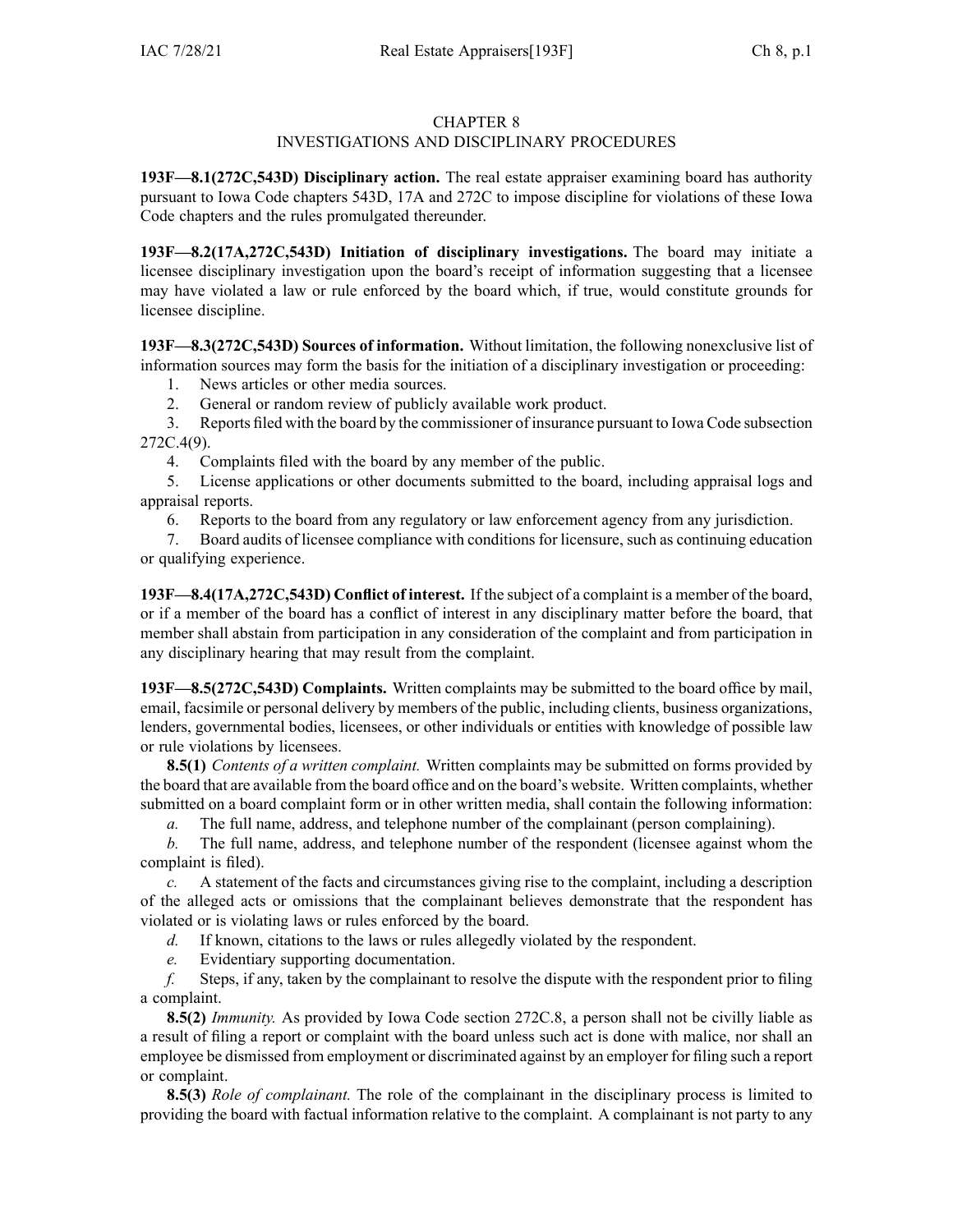disciplinary proceeding which may be initiated by the board based in whole or in par<sup>t</sup> on information provided by the complainant.

**8.5(4)** *Role of the board.* The board does not act as an arbiter of disputes between private parties, nor does the board initiate disciplinary proceedings to advance the private interest of any person or party. The role of the board in the disciplinary process is to protect the public by investigating complaints and initiating disciplinary proceedings in appropriate cases. The board possesses sole decision-making authority throughout the disciplinary process, including the authority to determine whether <sup>a</sup> case will be investigated, the manner of the investigation, whether <sup>a</sup> disciplinary proceeding will be initiated, and the appropriate licensee discipline to be imposed, if any.

**8.5(5)** *Initial complaint screening.* All written complaints received by the board shall be initially screened by the board's executive officer to determine whether the allegations of the complaint fall within the board's investigatory jurisdiction and whether the facts presented, if true, would constitute <sup>a</sup> basis for disciplinary action against <sup>a</sup> licensee. Complaints which are clearly outside the board's jurisdiction, which clearly do not allege facts upon which disciplinary action would be based, or which are frivolous shall be referred by the board's executive officer to the board for closure at the next scheduled board meeting. All other complaints shall be referred by the board's executive officer to the board's disciplinary committee for committee review as described in subrule [8.8\(1\)](https://www.legis.iowa.gov/docs/iac/rule/193F.8.8.pdf).

**193F—8.6(272C,543D) Case numbers.** Whether based on written complaint received by the board or complaint initiated by the board, all complaint files shall be tracked by <sup>a</sup> case numbering system. Complaints are assigned case numbers in chronological order with the first two digits representing the year in which the complaint was received or initiated, and the second two digits representing the order in which the case file was opened (e.g., 01-01, 01-02, 01-03, etc.). The board's executive officer shall maintain <sup>a</sup> case file log noting the date each case file was opened, whether disciplinary proceedings were initiated in the case, and the final disposition of the case. Once <sup>a</sup> case file number is assigned to <sup>a</sup> complaint, all persons communicating with the board regarding that complaint are encouraged to include the case file number to facilitate accurate records and promp<sup>t</sup> response.

### **193F—8.7(272C,543D,546) Confidentiality of complaint and investigative information.**

**8.7(1)** All complaint and investigative information received or created by the board is privileged and confidential pursuan<sup>t</sup> to Iowa Code subsection [272C.6\(4\)](https://www.legis.iowa.gov/docs/ico/section/272C.6.pdf). Such information shall not be released to any person excep<sup>t</sup> as provided in that section and in this rule.

**8.7(2)** Disclosure to the subject of the investigation.

*a. Legal authority.* Pursuant to Iowa Code section [546.10\(9\)](https://www.legis.iowa.gov/docs/ico/section/546.10.pdf), the board may, prior to the initiation of <sup>a</sup> disciplinary proceeding, supply to <sup>a</sup> licensee who is the subject of <sup>a</sup> disciplinary complaint or investigation all or such parts of <sup>a</sup> disciplinary complaint, disciplinary or investigatory file, report, or other information as the board in its sole discretion believes would aid the investigation or resolution of the matter.

*b. General rule.* As <sup>a</sup> matter of general policy, the board shall not disclose confidential complaint and investigative information to <sup>a</sup> licensee excep<sup>t</sup> as permitted by Iowa Code section [272C.6\(4\)](https://www.legis.iowa.gov/docs/ico/section/272C.6.pdf). Disclosure of <sup>a</sup> complainant's identity in advance of the filing of formal disciplinary charges, for instance, may adversely affect <sup>a</sup> complainant's willingness to file <sup>a</sup> complaint with the board.

*c. Exceptions to general rule.* The board may exercise its discretion to release to <sup>a</sup> licensee information that would otherwise be confidential under Iowa Code section [272C.6\(4\)](https://www.legis.iowa.gov/docs/ico/section/272C.6.pdf) under narrow circumstances, including but not limited to the following:

(1) Following <sup>a</sup> board determination that probable cause exists to file disciplinary charges against <sup>a</sup> licensee but prior to the issuance of the notice of hearing, the board may provide the licensee with <sup>a</sup> peer review repor<sup>t</sup> or investigative repor<sup>t</sup> or with exper<sup>t</sup> opinions, as reasonably needed for the licensee to assess the merits of <sup>a</sup> settlement proposal.

(2) The board may release to <sup>a</sup> licensee who is the subject of <sup>a</sup> board-initiated investigation, including investigations initiated following the board's receipt of an anonymous complaint, such records or information as may aid the investigation or resolution of the matter.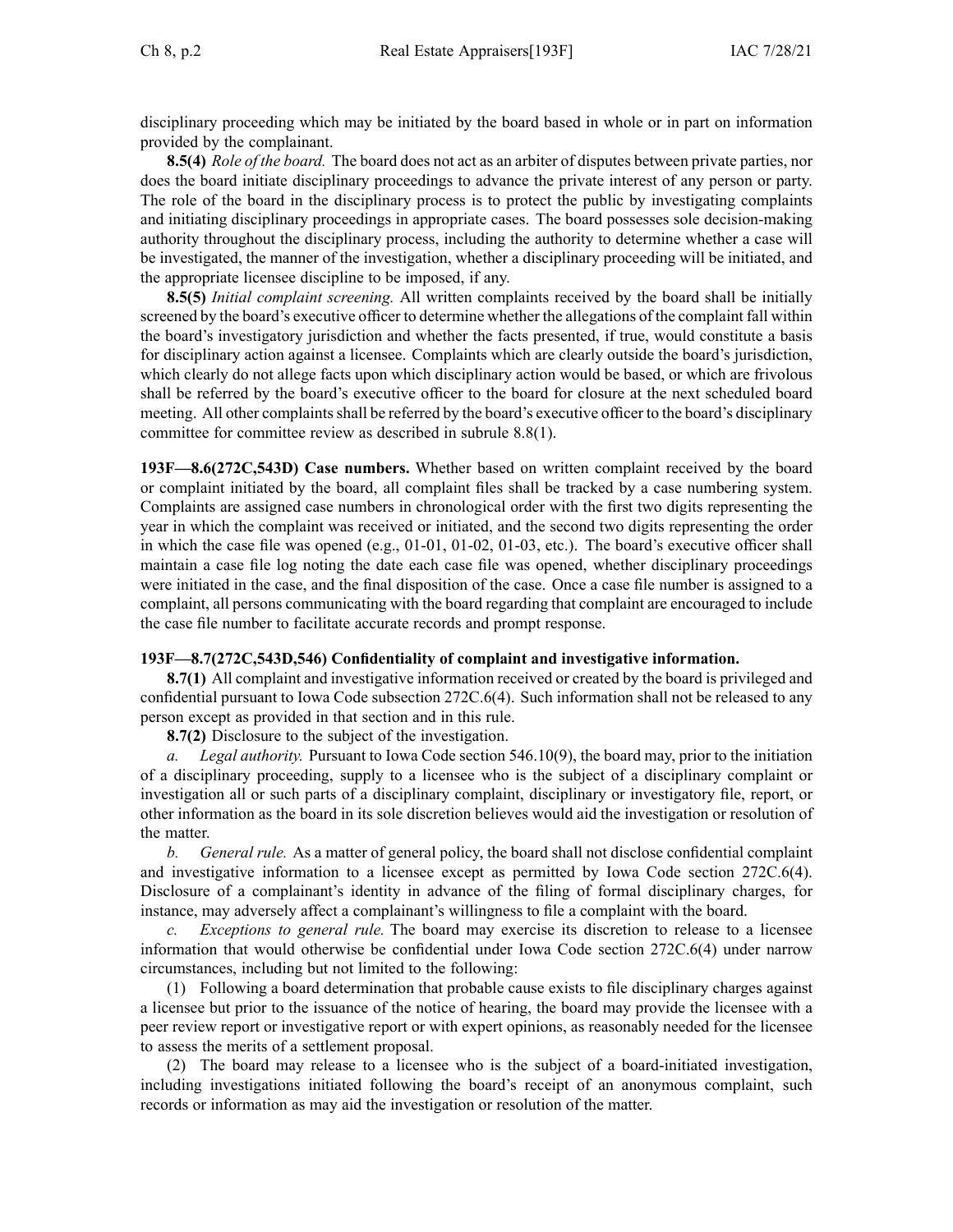(3) The board may disclose information from <sup>a</sup> peer review repor<sup>t</sup> or consultant's repor<sup>t</sup> when soliciting the licensee's position will aid in making the probable cause determination or when providing the information would be educational to the licensee, and such disclosure can be made to the licensee without revealing identifying information regarding the complainant, peer reviewer or consultant. [**ARC [0412C](https://www.legis.iowa.gov/docs/aco/arc/0412C.pdf)**, IAB 10/31/12, effective 12/5/12]

### **193F—8.8(17A,272C,543D) Investigation procedures.**

**8.8(1)** *Disciplinary committee.* The board chairperson shall annually appoint two to three members of the board to serve on the board's disciplinary committee. The disciplinary committee is <sup>a</sup> purely advisory body which shall review complaint files referred by the board's executive officer, generally supervise the investigation of complaints, and make recommendations to the full board on the disposition of complaints. Members of the committee shall not personally investigate complaints, but they may review the investigative work product of others in formulating recommendations to the board.

**8.8(2)** *Committee screening of complaints.* Upon the referral of <sup>a</sup> complaint from the board's executive officer or from the full board, the committee shall determine whether the complaint presents facts which, if true, sugges<sup>t</sup> that <sup>a</sup> licensee may have violated <sup>a</sup> law or rule enforced by the board. If the committee concludes that the complaint does not presen<sup>t</sup> facts which sugges<sup>t</sup> such <sup>a</sup> violation or that the complaint does not otherwise constitute an appropriate basis for disciplinary action, the committee shall refer the complaint to the full board with the recommendation that the complaint be closed with no further action. If the committee determines that the complaint does presen<sup>t</sup> <sup>a</sup> credible basis for disciplinary action, the committee may either immediately refer the complaint to the full board recommending that <sup>a</sup> disciplinary proceeding be commenced or initiate <sup>a</sup> disciplinary investigation.

**8.8(3)** *Committee procedures.* If the committee determines that additional information is necessary or desirable to evaluate the merits of <sup>a</sup> complaint, the committee may assign an investigator or exper<sup>t</sup> consultant, appoint <sup>a</sup> peer review committee, provide the licensee an opportunity to appear before the disciplinary committee for an informal discussion as described in rule [193F—8.9](https://www.legis.iowa.gov/docs/iac/rule/193F.8.9.pdf)(17A,272C,543D) or reques<sup>t</sup> board staff to conduct further investigation. Upon completion of an investigation, the investigator, exper<sup>t</sup> consultant, peer review committee or board staff shall presen<sup>t</sup> <sup>a</sup> repor<sup>t</sup> to the committee. The committee shall review the repor<sup>t</sup> and determine what further action is necessary. The committee may:

*a.* Request further investigation.

*b.* Determine there is not probable cause to believe <sup>a</sup> disciplinary violation has occurred, and refer the case to the full board with the recommendation of closure.

*c.* Determine there is probable cause to believe that <sup>a</sup> law or rule enforced by the board has been violated, but that disciplinary action is unwarranted on other grounds, and refer the case to the full board with the recommendation of closure. The committee may also recommend that the licensee be informally cautioned or educated about matters which could form the basis for disciplinary action in the future.

*d.* Determine there is probable cause to believe <sup>a</sup> disciplinary violation has occurred, and refer the case to the full board with the recommendation that the board initiate <sup>a</sup> disciplinary proceeding (contested case).

**8.8(4)** *Subpoena authority.* Pursuant to Iowa Code sections [17A.13\(1\)](https://www.legis.iowa.gov/docs/ico/section/17A.13.pdf) and [272C.6\(3\)](https://www.legis.iowa.gov/docs/ico/section/272C.6.pdf), the board is authorized in connection with <sup>a</sup> disciplinary investigation to issue subpoenas to compel witnesses to testify or persons to produce books, papers, records and any other real evidence, whether or not privileged or confidential under law, which the board deems necessary as evidence in connection with <sup>a</sup> disciplinary proceeding or relevant to the decision about whether to initiate <sup>a</sup> disciplinary proceeding. Board procedures concerning investigative subpoenas are set forth in [193F—Chapter](https://www.legis.iowa.gov/docs/iac/chapter/193F.19.pdf) 19. [**ARC [4379C](https://www.legis.iowa.gov/docs/aco/arc/4379C.pdf)**, IAB 3/27/19, effective 5/1/19]

**193F—8.9(17A,272C,543D) Informal discussion.** If the disciplinary committee considers it advisable, or if requested by the affected licensee, the committee may gran<sup>t</sup> the licensee any opportunity to appear before the committee for <sup>a</sup> voluntary informal discussion of the facts and circumstances of an alleged violation, subject to the provisions of this rule.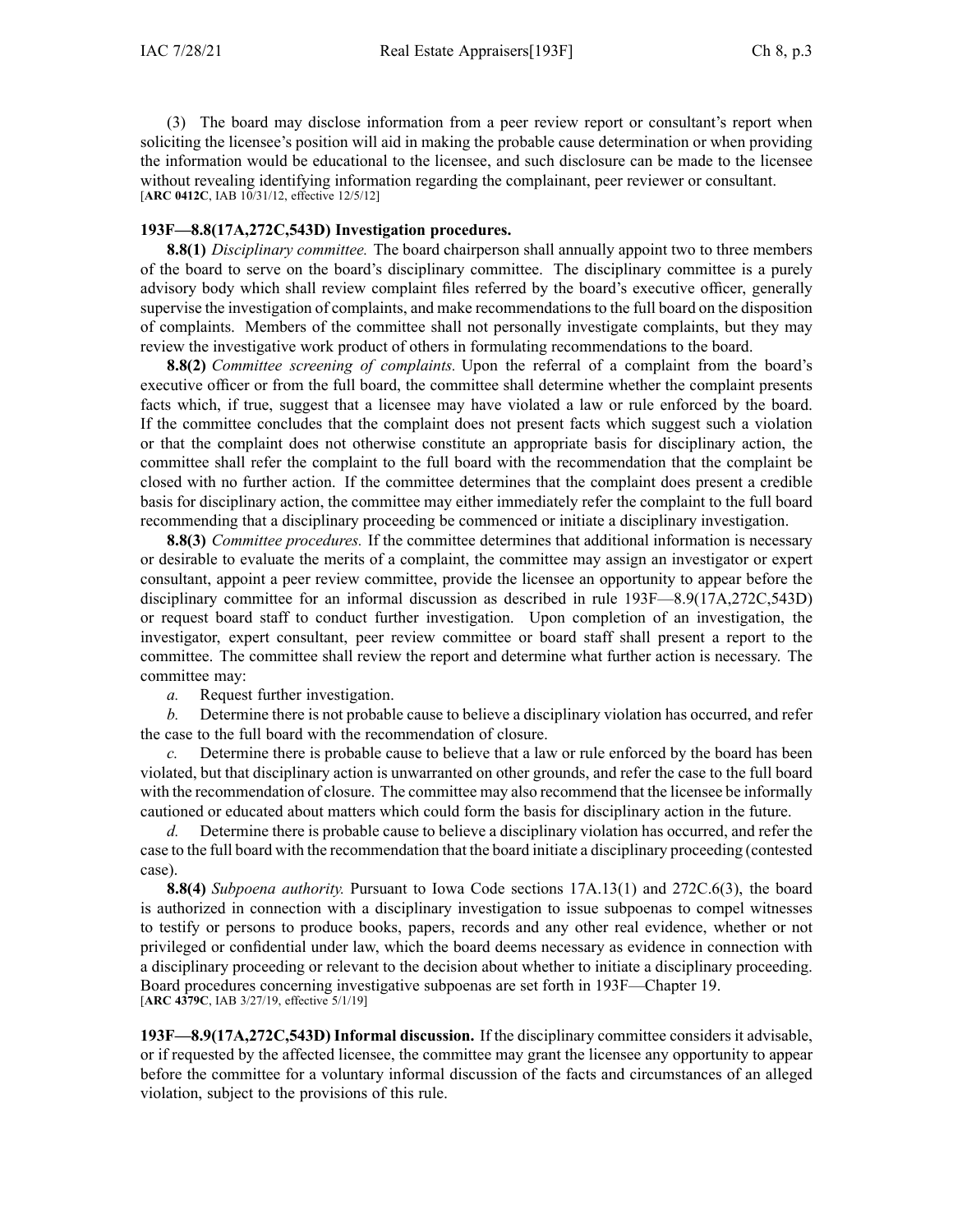**8.9(1)** An informal discussion is intended to provide <sup>a</sup> licensee an opportunity to share in an informal setting the licensee's side of <sup>a</sup> complaint before the board determines whether probable cause exists to initiate <sup>a</sup> disciplinary proceeding. Licensees are not required to attend an informal discussion. Because disciplinary investigations are confidential, licensees may not bring other persons with them to an informal discussion, but licensees may be represented by legal counsel.

**8.9(2)** Unless disqualification is waived by the licensee, board members or staff who personally investigate <sup>a</sup> disciplinary complaint are disqualified from making decisions or assisting the decision makers at <sup>a</sup> later formal hearing. Because board members generally rely upon investigators, peer review committees, or exper<sup>t</sup> consultants to conduct investigations, the issue rarely arises. An informal discussion, however, is <sup>a</sup> form of investigation because it is conducted in <sup>a</sup> question and answer format. In order to preserve the ability of all board members to participate in board decision making and to receive the advice of staff, licensees who desire to attend an informal discussion must therefore waive their right to seek disqualification of <sup>a</sup> board member or staff based solely on the board member's or staff's participation in an informal discussion. Licensees would not be waiving their right to seek disqualification on any other ground. By electing to attend an informal discussion, <sup>a</sup> licensee accordingly agrees that participating board members or staff are not disqualified from acting as <sup>a</sup> presiding officer in <sup>a</sup> later contested case proceeding or from advising the decision maker.

**8.9(3)** Because an informal discussion constitutes <sup>a</sup> par<sup>t</sup> of the board's investigation of <sup>a</sup> pending disciplinary case, the facts discussed at the informal discussion may be considered by the board in the event the matter proceeds to <sup>a</sup> contested case hearing and those facts are independently introduced into evidence.

**8.9(4)** The disciplinary committee, subject to board approval, may propose <sup>a</sup> consent order at the time of the informal discussion. If the licensee agrees to <sup>a</sup> consent order, <sup>a</sup> statement of charges shall be filed simultaneously with the consent order, as provided in rule [193F—20.4\(](https://www.legis.iowa.gov/docs/iac/rule/193F.20.4.pdf)17A,272C). [**ARC [4379C](https://www.legis.iowa.gov/docs/aco/arc/4379C.pdf)**, IAB 3/27/19, effective 5/1/19]

**193F—8.10(272C,543D) Peer review committee (PRC).** A peer review committee may be appointed by the board to investigate <sup>a</sup> complaint. The committee may consist of one or more certified general or certified residential real property appraisers registered to practice in Iowa. The board may appoint <sup>a</sup> single peer review consultant to perform the functions of <sup>a</sup> PRC when, in the board's opinion, appointing <sup>a</sup> committee with more members would be impractical, unnecessary or undesirable given the nature of the expertise required, the need for promp<sup>t</sup> action or the circumstances of the complaint. An individual shall be ineligible as <sup>a</sup> PRC member in accordance with the standard for disqualification found in rule [193F—20.14](https://www.legis.iowa.gov/docs/iac/rule/193F.20.14.pdf)(17A).

**8.10(1)** *Authority.* The PRC investigation may include activities such as interviewing the complainant, the respondent, and individuals with knowledge of the respondent's practice in the community; gathering documents; and performing independent analyses as deemed necessary. The board may give specific instructions to the PRC regarding the scope of the investigation. In the course of the investigation, PRC members shall refrain from advising the complainant or respondent on actions that the board might take.

**8.10(2)** *Term of service.* The PRC serves at the pleasure of the board. The board may dismiss any or all members of <sup>a</sup> PRC or add new members at any time.

**8.10(3)** *Compensation.* PRC members may receive compensation as the board may provide by contract. Within established budget limitations, PRC members may be reimbursed for reasonable and necessary expenses that are incurred for travel, meals and lodging while performing committee duties. The PRC shall not hire legal counsel, investigators, secretarial help or any other assistance without written authorization from the board.

**8.10(4)** *Reports.* Each PRC shall submit <sup>a</sup> written repor<sup>t</sup> to the board within <sup>a</sup> reasonable period of time.

**8.10(5)** *Components of the report.* The repor<sup>t</sup> shall include:

*a.* Statement of the charge to the PRC;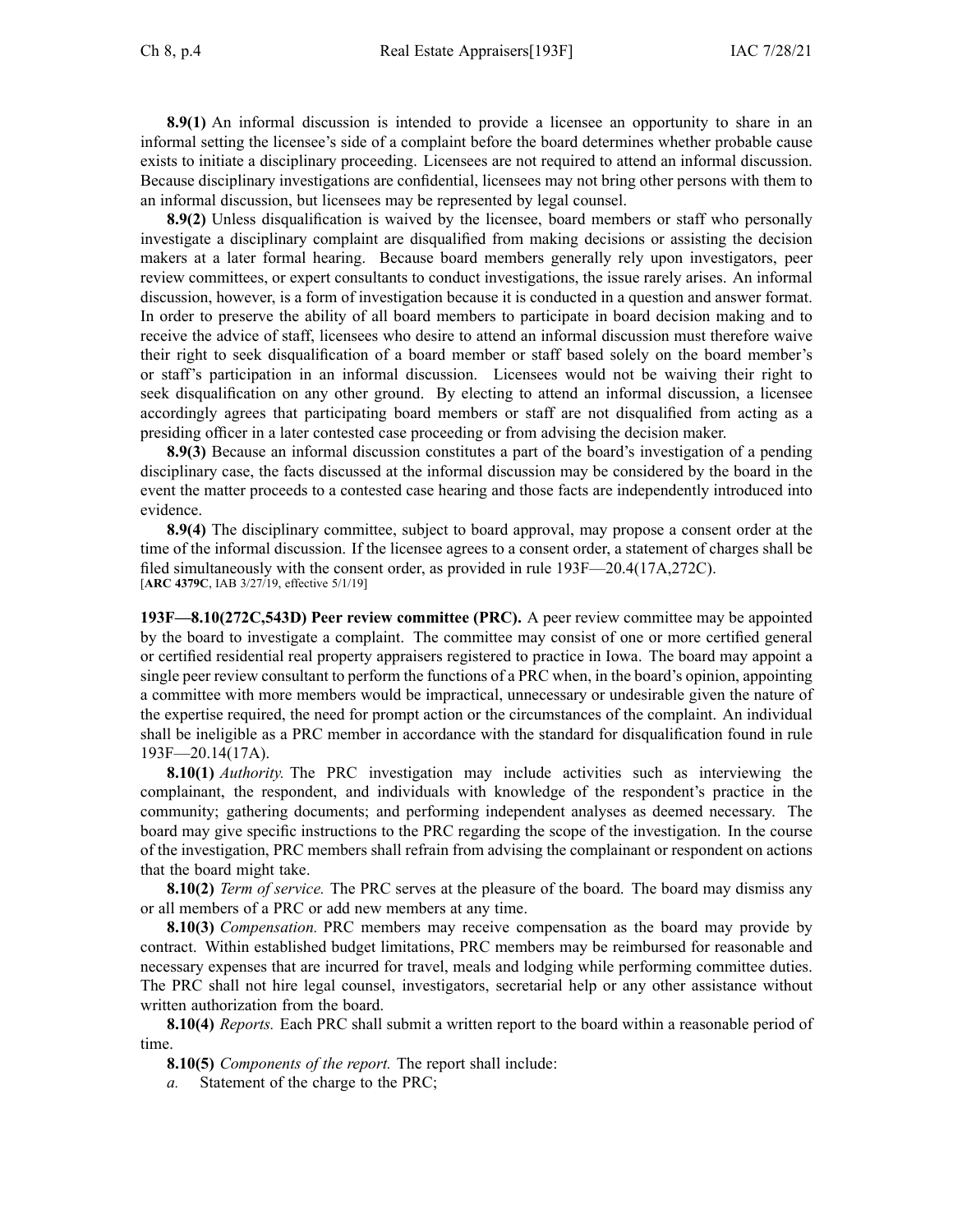*b.* Description of the actions taken by the PRC in its investigation, including but not limited to appraisal review(s) and interviews with the respondent or complainant;

Summary of the PRC's findings, including the PRC's opinion as to whether a violation occurred, citation of the specific USPAP violation(s), citation of the Iowa Code section(s) and Iowa Administrative Code rule(s) violated, and the PRC's opinion of the seriousness of the violation;

*d.* Recommendation.

**8.10(6)** *Recommended action.* The PRC repor<sup>t</sup> shall recommend one of the following:

*a.* Dismissal of the complaint;

- *b.* Further investigation;
- *c.* Disciplinary proceedings;

*d.* Allowing the appraiser who is the subject of the complaint an opportunity to appear before the board for an informal discussion regarding the circumstances of the alleged violation.

If the PRC recommends further investigation or disciplinary proceedings, supporting information must be submitted to the board including citation of the specific USPAP violation(s), Iowa Code section(s) and Iowa Administrative Code rule(s) violated.

**8.10(7)** *Disciplinary recommendations.* When recommending disciplinary proceedings, <sup>a</sup> PRC shall refrain from suggesting <sup>a</sup> particular form of discipline, but may provide guidance on the severity of the violations that prompted the recommendation and may identify professional areas in which the appraiser needs additional education or supervision in order to safely practice.

**8.10(8)** *Confidentiality.* The PRC shall not discuss its findings and conclusions with any party to the complaint other than the board (through its repor<sup>t</sup> to the board) or board staff. PRC findings including the name of the complainant shall be kept confidential at all times. PRC findings shall be used only for the purposes of the board's possible disciplinary action and not for any other court case, lawsuit, or investigation.

**8.10(9)** *Testimony.* In the event of formal disciplinary proceedings, PRC members may be required to testify.

[**ARC [4379C](https://www.legis.iowa.gov/docs/aco/arc/4379C.pdf)**, IAB 3/27/19, effective 5/1/19]

### **193F—8.11(17A,272C,543D) Closing complaint files.**

**8.11(1)** *Grounds for closing.* Upon the recommendation of the executive officer, the recommendation of the disciplinary committee, or on its own motion, the board may close <sup>a</sup> complaint file, with or without prior investigation. Given the broad scope of matters about which members of the public may complain, it is not possible to catalog all possible reasons why the board may close <sup>a</sup> complaint file. The following nonexclusive list is, however, illustrative of the grounds upon which the board may close <sup>a</sup> complaint file:

*a.* The complaint alleges matters outside the board's jurisdiction.

*b.* The complaint does not allege <sup>a</sup> reasonable or credible basis to believe that the subject of the complaint violated <sup>a</sup> law or rule enforced by the board.

*c.* The complaint is frivolous or trivial.

*d.* The complaint alleges matters more appropriately resolved in <sup>a</sup> different forum, such as civil litigation to resolve <sup>a</sup> contract dispute, or more appropriately addressed by alternative procedures, such as outreach education or rule making.

*e.* The matters raised in the complaint are situational, isolated, or unrepresentative of <sup>a</sup> licensee's typical practice, and the licensee has taken appropriate steps to ensure future compliance and preven<sup>t</sup> public injury.

*f.* Resources are unavailable or better directed to other complaints or board initiatives in light of the board's overall budget and mission.

*g.* While the evidence may reveal one or more appraisal standards about which the appraiser should be more vigilant in the future, the issues appear correctable, are not likely to recur with proper diligence in the development and reporting of future appraisals, and do not reveal impediments to competent practice in the future.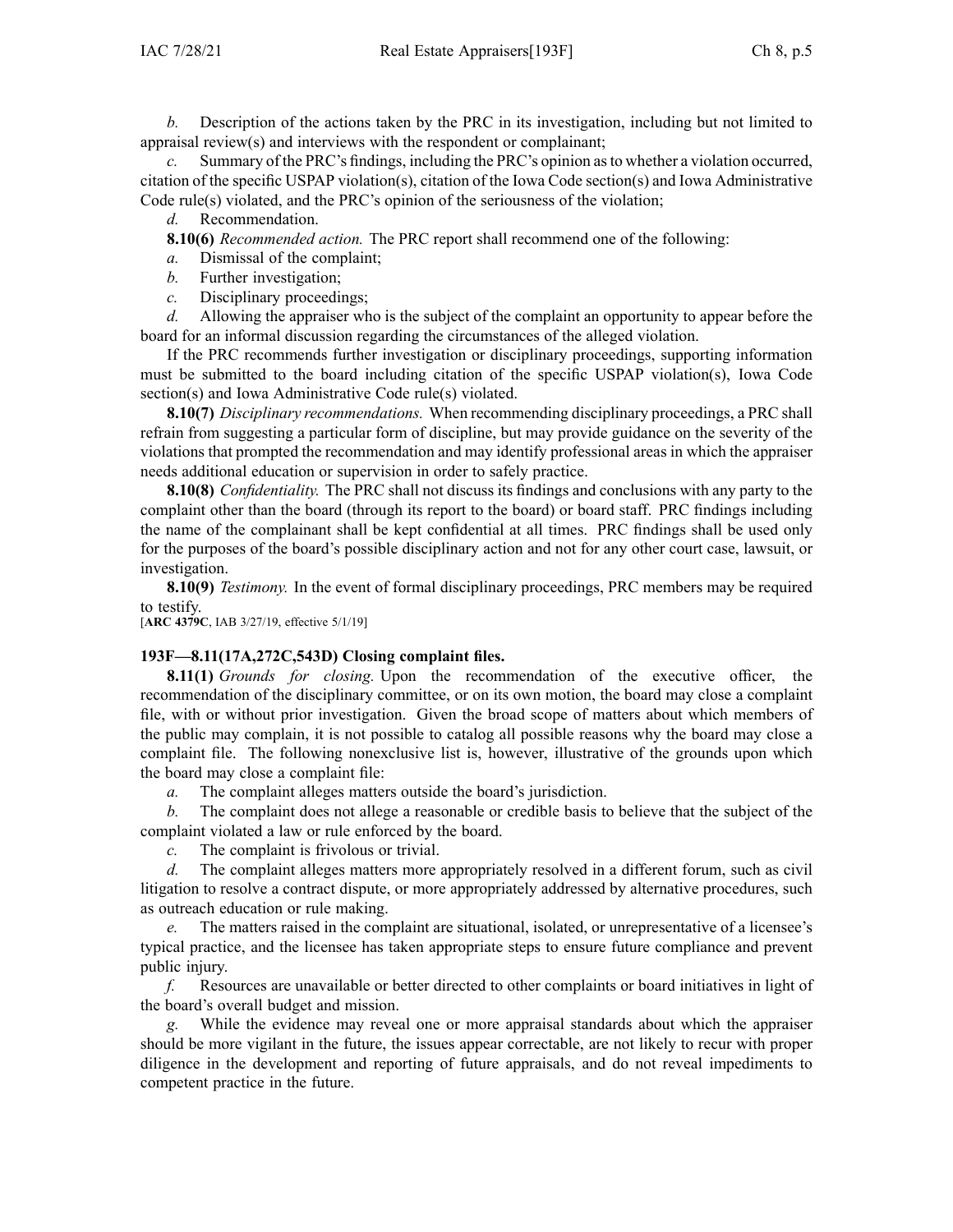*h.* Other extenuating factors exist which weigh against the imposition of public discipline when considered in the context of the board's purpose and mission.

**8.11(2)** *Closing orders.* The board's executive officer may enter an order stating the basis for the board's decision to close <sup>a</sup> complaint file. If entered, the order shall not contain the identity of the complainant or the respondent and shall not disclose confidential complaint or investigative information.

If entered, <sup>a</sup> closing order will be indexed by case number and shall be <sup>a</sup> public record pursuan<sup>t</sup> to Iowa Code subsection [17.3\(1\)](https://www.legis.iowa.gov/docs/ico/section/17.3.pdf)*"d."* A copy of the order may be mailed to the complainant, if any, and to the respondent. The board's decision whether or not to pursue an investigation, to institute disciplinary proceedings, or to close <sup>a</sup> file is not subject to judicial review.

**8.11(3)** *Cautionary letters.* The board may issue <sup>a</sup> confidential letter of caution to <sup>a</sup> licensee when <sup>a</sup> complaint file is closed which informally cautions or educates the licensee about matters which could form the basis for disciplinary action in the future if corrective action is not taken by the licensee. Informal cautionary letters do not constitute disciplinary action, but the board may take such letters into consideration in the future if <sup>a</sup> licensee continues <sup>a</sup> practice about which the licensee has been cautioned.

**8.11(4)** *Reopening closed complaint files.* The board may reopen <sup>a</sup> closed complaint file if additional information arises after closure which provides <sup>a</sup> basis to reassess the merits of the initial complaint.

**193F—8.12(17A,272C,543D) Initiation of disciplinary proceedings.** Disciplinary proceedings may only be initiated by the affirmative vote of <sup>a</sup> majority of <sup>a</sup> quorum of the board at <sup>a</sup> public meeting. Board members who are disqualified shall not be included in determining whether <sup>a</sup> quorum exists. If, for example, two members of the board are disqualified, three members of the board shall constitute <sup>a</sup> quorum of the remaining five board members for purposes of voting on the case in which the two members are disqualified. When three or more members of the board are disqualified or otherwise unavailable for any reason, the executive officer may reques<sup>t</sup> the special appointment of one or more substitute board members pursuan<sup>t</sup> to Iowa Code section 17A.11, [subsection](https://www.legis.iowa.gov/docs/ico/section/17A.11.pdf) 5. Discipline may only be imposed against <sup>a</sup> licensee by the affirmative vote of <sup>a</sup> majority of the members of the board who are not disqualified.

**193F—8.13(17A,272C,543D) Disciplinary contested case procedures.** Unless in conflict with <sup>a</sup> provision of board rules in this chapter, all of the procedures set forth in [193F—Chapter](https://www.legis.iowa.gov/docs/iac/chapter/193F.20.pdf) 20 shall apply to disciplinary contested cases initiated by the board. [**ARC [4379C](https://www.legis.iowa.gov/docs/aco/arc/4379C.pdf)**, IAB 3/27/19, effective 5/1/19]

**193F—8.14(543D) Decisions.** The board shall make findings of fact and conclusions of law, and set forth the board's decision, order, or both in the case. The board's decision may include, without limitation, any of the following outcomes, either individually or in combination:

- 1. Dismiss the charges;
- 2. Suspend or revoke the appraiser's certification or associate's registration as authorized by law;

3. Impose civil penalties, the amount which shall be set at the discretion of the board, but which shall not exceed \$1000 per violation. Civil penalties may be imposed for any of the disciplinary violations specified in Iowa Code section [543D.17](https://www.legis.iowa.gov/docs/ico/section/543D.17.pdf) and chapter [272C](https://www.legis.iowa.gov/docs/ico/chapter/272C.pdf) or for any repea<sup>t</sup> offenses;

- 4. Impose <sup>a</sup> period of probation, either with or without conditions;
- 5. Require reexamination;
- 6. Require additional professional education, reeducation, or continuing education;
- 7. Issue <sup>a</sup> citation and <sup>a</sup> warning;
- 8. Require desk review of the appraiser's work product;
- 9. Issue <sup>a</sup> consent order either with or without conditions;
- 10. Require consultation with one or more peer reviewers;
- 11. Revoke an appraiser's eligibility to supervise;
- 12. Require submission of monthly logs;

13. Impose any other form of discipline authorized by <sup>a</sup> provision of law that the board, in its discretion, believes is warranted under the circumstances of the case. [**ARC [5785C](https://www.legis.iowa.gov/docs/aco/arc/5785C.pdf)**, IAB 7/28/21, effective 9/1/21]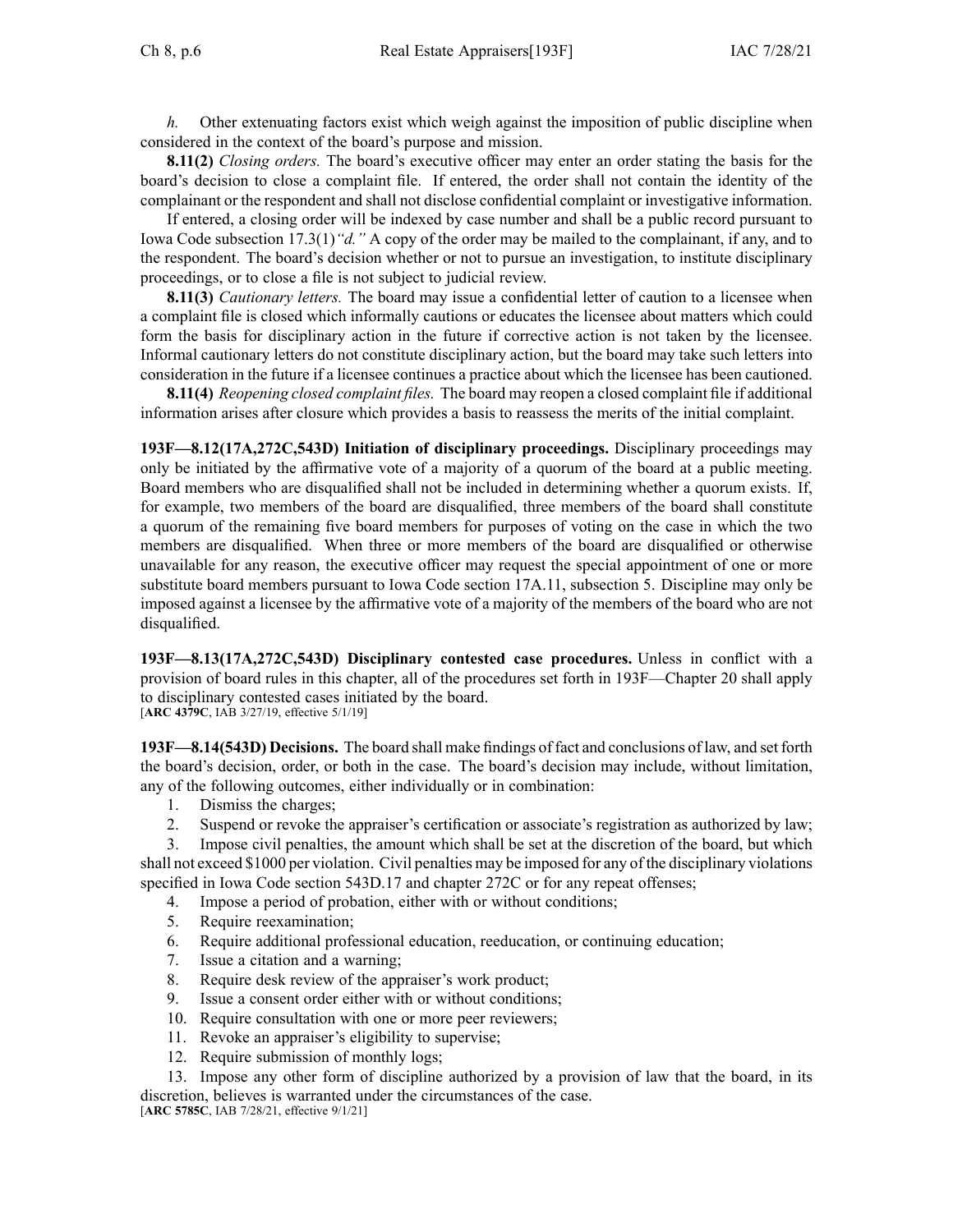**193F—8.15(272C,543D) Mitigating and aggravating factors.** Factors the board may consider when determining whether to impose discipline and what type of discipline to impose include:

**8.15(1)** History and background of respondent.

*a.* Whether the respondent was <sup>a</sup> registered associate appraiser or <sup>a</sup> certified appraiser at the time of the violation.

*b.* Prior disciplinary history or cautionary letters.

*c.* Length of certification or registration at the time of the violation.

*d.* Disciplinary history of current or prior supervisor.

*e.* Degree of cooperation with investigation.

*f.* Extent of self-initiated reform or remedial action after the date of the violation.

*g.* Whether the volume or geographic range of the respondent's practice is, or was at the time of the violation, reasonable under the circumstances.

*h.* Whether the respondent practiced with a lapsed, inactive, retired, suspended, revoked, or surrendered certificate or registration.

**8.15(2)** Nature of violation.

*a.* Length of time since the date of the violation.

*b.* Whether the violation is isolated or recurring.

*c.* Whether there are multiple violations or appraisals involved.

*d.* Whether the violation is in the nature of an error or situational carelessness or neglect, or reflects <sup>a</sup> more fundamental lack of familiarity with applicable appraisal methodology or standards.

*e.* Indicia of bad faith, false statements, deceptive practices, or willful and intentional acts, whether within the circumstances of the violation or in the course of the board's investigation or disciplinary proceeding.

*f.* Evidence of improper advocacy or other violation of the USPAP ethics rule or of Iowa Code section [543D.18](https://www.legis.iowa.gov/docs/ico/section/543D.18.pdf) or [543D.18A\(1\)](https://www.legis.iowa.gov/docs/ico/section/543D.18A.pdf).

*g.* The clarity of the issue or standard involved.

*h.* Whether the respondent practiced outside the scope of practice authorized by respondent's certification or registration.

*i.* Whether the violation relates to the respondent's supervisory role, the respondent's individual appraisal practice, or both.

**8.15(3)** Interest of the public.

*a.* Degree of financial or other harm to <sup>a</sup> client, consumer, lending institution, or others.

*b.* Risk of harm, whether or not the violation caused actual harm.

*c.* Economic or other benefit gained by respondent or by others as <sup>a</sup> result of the violation.

*d.* Deterrent impact of discipline.

*e.* Whether the respondent issued <sup>a</sup> corrected appraisal repor<sup>t</sup> when warranted.

[**ARC [0412C](https://www.legis.iowa.gov/docs/aco/arc/0412C.pdf)**, IAB 10/31/12, effective 12/5/12; **ARC [5785C](https://www.legis.iowa.gov/docs/aco/arc/5785C.pdf)**, IAB 7/28/21, effective 9/1/21]

**193F—8.16(272C,543D) Voluntary surrender.** The board may accep<sup>t</sup> the voluntary surrender of <sup>a</sup> license to resolve <sup>a</sup> pending disciplinary contested case or pending disciplinary investigation. The board shall not accep<sup>t</sup> <sup>a</sup> voluntary surrender of <sup>a</sup> license to resolve <sup>a</sup> pending disciplinary investigation unless <sup>a</sup> statement of charges is filed along with the order accepting the voluntary surrender. Such voluntary surrender is considered disciplinary action and shall be published in the same manner as is applicable to any other form of disciplinary order.

**193F—8.17(272C,543D) Reinstatement.** In addition to the provisions of rule [193F—20.38](https://www.legis.iowa.gov/docs/iac/rule/193F.20.38.pdf)(17A,272C), the following provisions shall apply to license reinstatement proceedings:

**8.17(1)** The board may gran<sup>t</sup> an applicant's reques<sup>t</sup> to appear informally before the board prior to the issuance of <sup>a</sup> notice of hearing on an application to reinstate if the applicant requests an informal appearance in the application and agrees not to seek to disqualify, on the ground of personal investigation, board members or staff before whom the applicant appears.